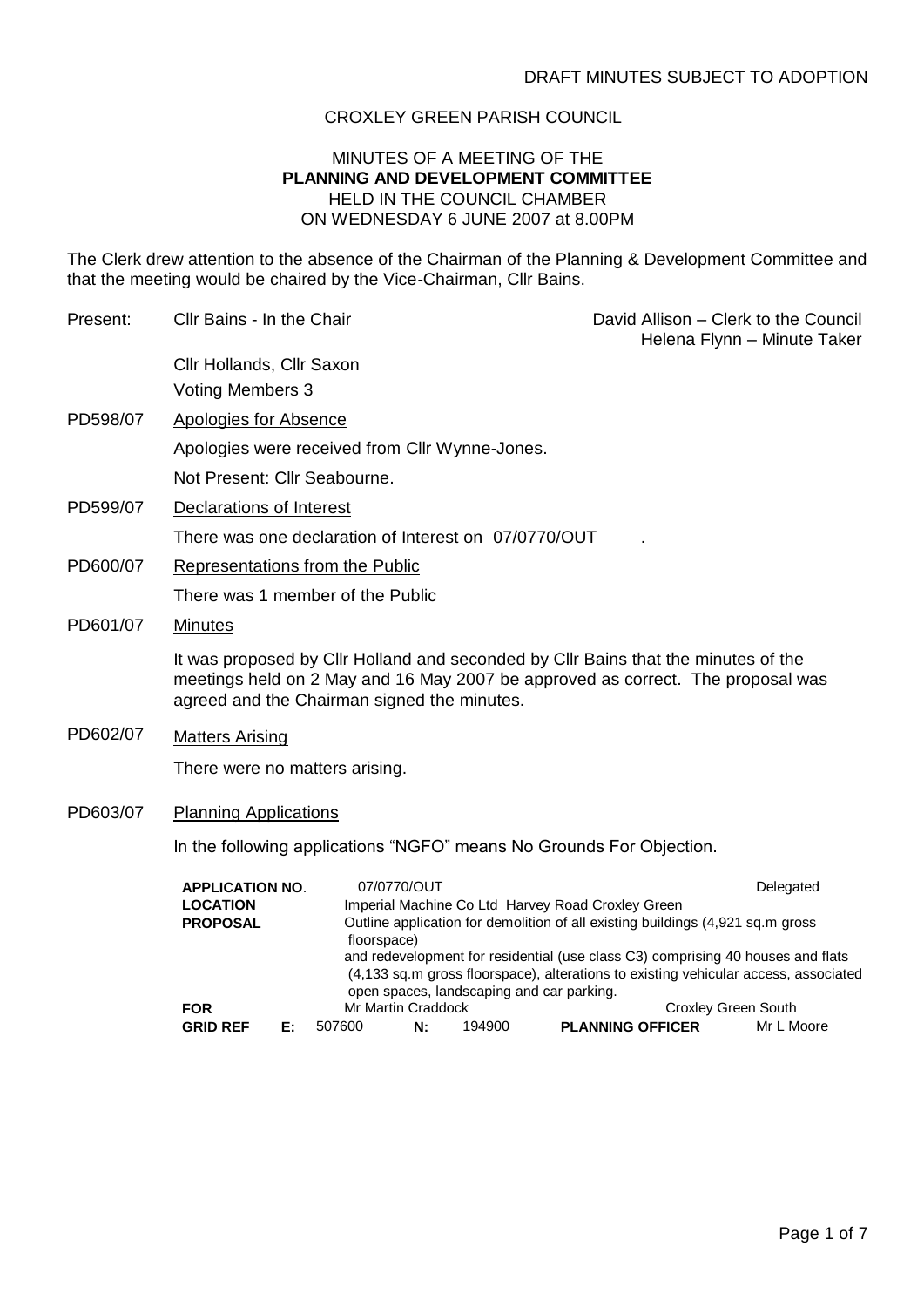| <b>CGPC DECISION</b>                                                                                |    | OBJECT:<br>1. The proposed flats would form an incongruous and cramped form of development,<br>to the detriment of the character of the surrounding residential area where no flats<br>are currently present.<br>2. There is inadequate vehicular access/egress to the development and the<br>surrounding residential roads and not suitable for the increase in the volume of<br>traffic, particularly as the access/egress traverses a well public footpath (FP11 on<br>the Definitive Map) and would create a potential safety hazard.<br>3. Drainage has also been a major problem in this area and would addressing. |                                                                                                                                                                                                                                                      |                                                                                                                              |                                                                                                                                                 |                            |                                                                                                                  |  |
|-----------------------------------------------------------------------------------------------------|----|---------------------------------------------------------------------------------------------------------------------------------------------------------------------------------------------------------------------------------------------------------------------------------------------------------------------------------------------------------------------------------------------------------------------------------------------------------------------------------------------------------------------------------------------------------------------------------------------------------------------------|------------------------------------------------------------------------------------------------------------------------------------------------------------------------------------------------------------------------------------------------------|------------------------------------------------------------------------------------------------------------------------------|-------------------------------------------------------------------------------------------------------------------------------------------------|----------------------------|------------------------------------------------------------------------------------------------------------------|--|
| <b>APPLICATION NO.</b><br><b>LOCATION</b><br><b>PROPOSAL</b><br><b>FOR</b><br><b>GRID REF</b>       | Е: | 07/0891/FUL<br>508343                                                                                                                                                                                                                                                                                                                                                                                                                                                                                                                                                                                                     | Ms Thomson<br>N:                                                                                                                                                                                                                                     | 23 Dover Way Croxley Green Hertfordshire<br>Two storey front and first floor front extension<br>196414                       | <b>PLANNING OFFICER</b>                                                                                                                         | <b>Croxley Green South</b> | Delegated<br><b>Ms Claire Garner</b>                                                                             |  |
| <b>CGPC DECISION</b>                                                                                |    | OBJECT:<br>exceed the max, permissible.<br>the street scene.                                                                                                                                                                                                                                                                                                                                                                                                                                                                                                                                                              | 1. Appears to have already been extended and that the proposed extension may<br>2. The front extension would, by reason of its elevation result in prominent and<br>incongruous form of development, detracting from the character and appearance of |                                                                                                                              |                                                                                                                                                 |                            |                                                                                                                  |  |
| <b>APPLICATION NO.</b><br><b>LOCATION</b><br><b>PROPOSAL</b><br><b>FOR</b><br><b>GRID REF</b>       | Е: | 07/0893/CLPD<br>507064                                                                                                                                                                                                                                                                                                                                                                                                                                                                                                                                                                                                    | <b>Andrew Hobbs</b><br>N:                                                                                                                                                                                                                            | 10 Watford Road Croxley Green Hertfordshire<br>195270                                                                        | <b>DECISION LEVEL</b><br>Certificate of Lawfulness Proposed Development: Single storey rear extension<br><b>WARD</b><br><b>PLANNING OFFICER</b> | <b>Croxley Green North</b> | Delegated<br>Ms Claire Lewington                                                                                 |  |
| <b>CGPC DECISION</b>                                                                                |    | <b>NOTED</b>                                                                                                                                                                                                                                                                                                                                                                                                                                                                                                                                                                                                              |                                                                                                                                                                                                                                                      |                                                                                                                              |                                                                                                                                                 |                            |                                                                                                                  |  |
| <b>APPLICATION NO.</b><br><b>LOCATION</b><br><b>PROPOSAL</b><br><b>FOR</b><br><b>GRID REF</b>       | Е: | 07/0900/FUL<br>507996                                                                                                                                                                                                                                                                                                                                                                                                                                                                                                                                                                                                     | N:                                                                                                                                                                                                                                                   | 24 Norwich Way Croxley Green Hertfordshire<br>and front rooflights and roof alterations<br>Mr And Mrs G Thornberry<br>196522 | <b>DECISION LEVEL</b><br><b>WARD</b><br><b>PLANNING OFFICER</b>                                                                                 | Croxley Green North        | Delegated<br>Single storey front and side extensions and loft conversion with rear dormer window<br>Ms M Harding |  |
| <b>CGPC DECISION</b>                                                                                |    | <b>NGFO</b>                                                                                                                                                                                                                                                                                                                                                                                                                                                                                                                                                                                                               |                                                                                                                                                                                                                                                      |                                                                                                                              |                                                                                                                                                 |                            |                                                                                                                  |  |
| <b>APPLICATION NO.</b><br><b>LOCATION</b><br><b>PROPOSAL</b><br><b>FOR</b><br><b>GRID REF</b><br>Е: |    | 07/0913/FUL<br><b>DECISION LEVEL</b><br>Delegated<br>Barton Way Allotment Gardens Community Way Croxley Green<br>Replacement of 2.4m high fences around allotments specifically west boundary<br>Fence to sports field and east boundary fence to barton way.<br>Doug Flint (Treasurer)<br><b>WARD</b><br><b>Croxley Green</b><br>195643<br>507526<br>N:<br><b>PLANNING OFFICER</b><br>Ms Claire Garner                                                                                                                                                                                                                   |                                                                                                                                                                                                                                                      |                                                                                                                              |                                                                                                                                                 |                            |                                                                                                                  |  |
| <b>CGPC DECISION</b>                                                                                |    | <b>NGFO</b>                                                                                                                                                                                                                                                                                                                                                                                                                                                                                                                                                                                                               |                                                                                                                                                                                                                                                      |                                                                                                                              |                                                                                                                                                 |                            |                                                                                                                  |  |
| <b>APPLICATION NO.</b><br><b>LOCATION</b><br><b>PROPOSAL</b>                                        |    | 07/0914/FUL<br>Delegated<br><b>DECISION LEVEL</b><br>1 Dickinson Avenue Croxley Green Hertfordshire<br>First floor side extension, single storey side and rear extension and loft conversion<br>with roof alterations, two front rooflights, three rear rooflights and one second floor<br>side window.                                                                                                                                                                                                                                                                                                                   |                                                                                                                                                                                                                                                      |                                                                                                                              |                                                                                                                                                 |                            |                                                                                                                  |  |
| <b>FOR</b>                                                                                          |    |                                                                                                                                                                                                                                                                                                                                                                                                                                                                                                                                                                                                                           | Mr Gary Howe                                                                                                                                                                                                                                         |                                                                                                                              | <b>WARD</b>                                                                                                                                     | <b>Croxley Green</b>       |                                                                                                                  |  |
| <b>GRID REF</b><br><b>CGPC DECISION</b>                                                             | Е: | 507218<br>195412<br>Ms Sarah Hunter<br>N:<br><b>PLANNING OFFICER</b><br>OBJECTED:<br>1. It appears that expansion guidelines may have been exceeded.<br>2. The proposed extensions by virtue of its bulk, scale and design would comprise<br>as incongruous and obtrustive to the street scene and to adjoining properties.                                                                                                                                                                                                                                                                                               |                                                                                                                                                                                                                                                      |                                                                                                                              |                                                                                                                                                 |                            |                                                                                                                  |  |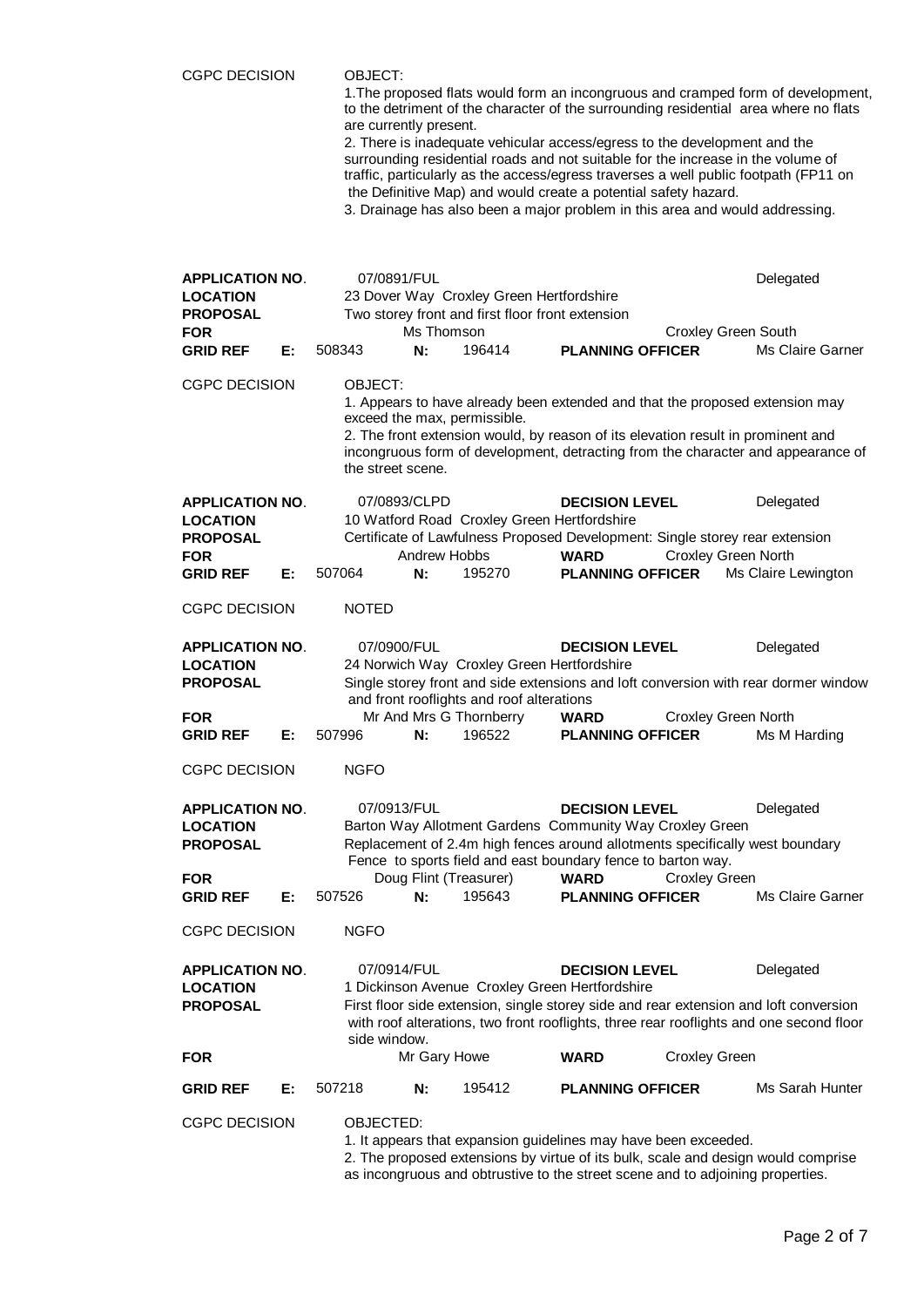| <b>APPLICATION NO.</b><br><b>LOCATION</b><br><b>PROPOSAL</b>                                  |    | 07/0925/FUL<br>104 Baldwins Lane Croxley Green Hertfordshire |                                          |                                                                               | Delegated<br><b>DECISION LEVEL</b><br>Single storey rear extension and conversion of garage into habitable accommodation                                                                                |                            |                                                                                                                                                                                       |
|-----------------------------------------------------------------------------------------------|----|--------------------------------------------------------------|------------------------------------------|-------------------------------------------------------------------------------|---------------------------------------------------------------------------------------------------------------------------------------------------------------------------------------------------------|----------------------------|---------------------------------------------------------------------------------------------------------------------------------------------------------------------------------------|
|                                                                                               |    |                                                              | and internal alterations                 |                                                                               |                                                                                                                                                                                                         |                            |                                                                                                                                                                                       |
| <b>FOR</b><br><b>GRID REF</b>                                                                 | Е: | 508225                                                       | Mr Des Sedgwick<br>N:                    | 196089                                                                        | <b>WARD</b><br><b>PLANNING OFFICER</b>                                                                                                                                                                  | <b>Croxley Green North</b> | Mr Peter Walker                                                                                                                                                                       |
| <b>CGPC DECISION</b>                                                                          |    | <b>NGFO</b>                                                  |                                          |                                                                               |                                                                                                                                                                                                         |                            |                                                                                                                                                                                       |
| <b>APPLICATION NO.</b><br><b>LOCATION</b><br><b>PROPOSAL</b><br><b>FOR</b><br><b>GRID REF</b> | Е: | 507469                                                       | 07/0926/RSP<br>Ms Sian Evans<br>N:       | 195414                                                                        | <b>DECISION LEVEL</b><br>50 Dickinson Square Croxley Green Hertfordshire<br>Retrospective: Replacement windows to front and rear and resiting of door to rear<br><b>WARD</b><br><b>PLANNING OFFICER</b> | <b>Croxley Green</b>       | Delegated<br>Ms Claire Lewington                                                                                                                                                      |
| <b>CGPC DECISION</b>                                                                          |    | <b>NGFO</b>                                                  |                                          |                                                                               |                                                                                                                                                                                                         |                            |                                                                                                                                                                                       |
| <b>APPLICATION NO.</b><br><b>LOCATION</b><br><b>PROPOSAL</b>                                  |    |                                                              | 07/0933/FUL                              | 103 Byewaters Croxley Green Hertfordshire                                     | <b>DECISION LEVEL</b><br>with velux window to single storey and internal alterations                                                                                                                    |                            | Delegated<br>Amendment to application 07/0376/FUL: Single storey and two storey rear extension                                                                                        |
| <b>FOR</b><br><b>GRID REF</b>                                                                 | Е: | 508306                                                       | Mr S Rose<br>N:                          | 195292                                                                        | <b>WARD</b><br><b>PLANNING OFFICER</b>                                                                                                                                                                  |                            | <b>Croxley Green South</b><br>Alice Eggeling                                                                                                                                          |
| <b>CGPC DECISION</b>                                                                          |    | <b>NGFO</b>                                                  |                                          |                                                                               |                                                                                                                                                                                                         |                            |                                                                                                                                                                                       |
| <b>APPLICATION NO.</b><br><b>LOCATION</b><br><b>PROPOSAL</b>                                  |    |                                                              | 07/0938/FUL                              | 62 Canterbury Way Croxley Green Hertfordshire<br>and window to side elevation | <b>DECISION LEVEL</b>                                                                                                                                                                                   |                            | Delegated<br>Loft conversion with roof alterations, rooflight to front elevation, rear dormer window                                                                                  |
| <b>FOR</b><br><b>GRID REF</b>                                                                 | Е: | 508155                                                       | Mr And Mrs G Black<br>N:                 | 196659                                                                        | <b>WARD</b><br><b>PLANNING OFFICER</b>                                                                                                                                                                  |                            | Croxley Green North<br>Mr Peter Walker                                                                                                                                                |
| <b>CGPC DECISION</b>                                                                          |    | <b>NGFO</b>                                                  |                                          |                                                                               |                                                                                                                                                                                                         |                            |                                                                                                                                                                                       |
| <b>APPLICATION NO.</b><br><b>LOCATION</b><br><b>PROPOSAL</b>                                  |    | gable                                                        | 07/0944/FUL                              | 1 Basildon Close Croxley Green Hertfordshire                                  | <b>DECISION LEVEL</b>                                                                                                                                                                                   |                            | Delegated<br>Loft conversion with two rooflights to front elevation, two dormer windows and one<br>window to rear elevation, windows to side elevation and change in roof from hip to |
| <b>FOR</b><br><b>GRID REF</b>                                                                 | Е: | 508408                                                       | Mr And Mrs Chorbachi<br>N:               | 195366                                                                        | <b>WARD</b><br><b>PLANNING OFFICER</b>                                                                                                                                                                  |                            | Croxley Green South<br>Alice Eggeling                                                                                                                                                 |
| <b>CGPC DECISION</b>                                                                          |    | street scene.                                                |                                          |                                                                               | OBJECT: The proposes form a incongruous development out of keeping with the                                                                                                                             |                            |                                                                                                                                                                                       |
| <b>APPLICATION NO.</b><br><b>LOCATION</b><br><b>PROPOSAL</b>                                  |    | flats                                                        | 07/0946/FUL                              | 1 Springfield Close Croxley Green Hertfordshire                               | <b>DECISION LEVEL</b>                                                                                                                                                                                   |                            | Delegated<br>First and second floor extension with side windows to provide two new one bedroom                                                                                        |
| <b>FOR</b><br><b>GRID REF</b>                                                                 | Е: | 507892                                                       | Mr M Sullivan<br>N:                      | 195509                                                                        | <b>WARD</b><br><b>PLANNING OFFICER</b>                                                                                                                                                                  | <b>Croxley Green</b>       | Alice Eggeling                                                                                                                                                                        |
| <b>CGPC DECISION</b>                                                                          |    | <b>NGFO</b>                                                  |                                          |                                                                               |                                                                                                                                                                                                         |                            |                                                                                                                                                                                       |
| <b>APPLICATION NO.</b><br><b>LOCATION</b><br><b>PROPOSAL</b><br><b>FOR</b><br><b>GRID REF</b> | Е: | 508392                                                       | 07/0970/FUL<br>Mr And Mrs M Lordan<br>N: | 70 Baldwins Lane Croxley Green Hertfordshire<br>196072                        | <b>DECISION LEVEL</b><br><b>WARD</b><br><b>PLANNING OFFICER</b>                                                                                                                                         | <b>Croxley Green North</b> | Delegated<br>Demolition of existing garage and erection of single storey front and side extension<br>Mr Peter Walker                                                                  |
| <b>CGPC DECISION</b>                                                                          |    | <b>NGFO</b>                                                  |                                          |                                                                               |                                                                                                                                                                                                         |                            |                                                                                                                                                                                       |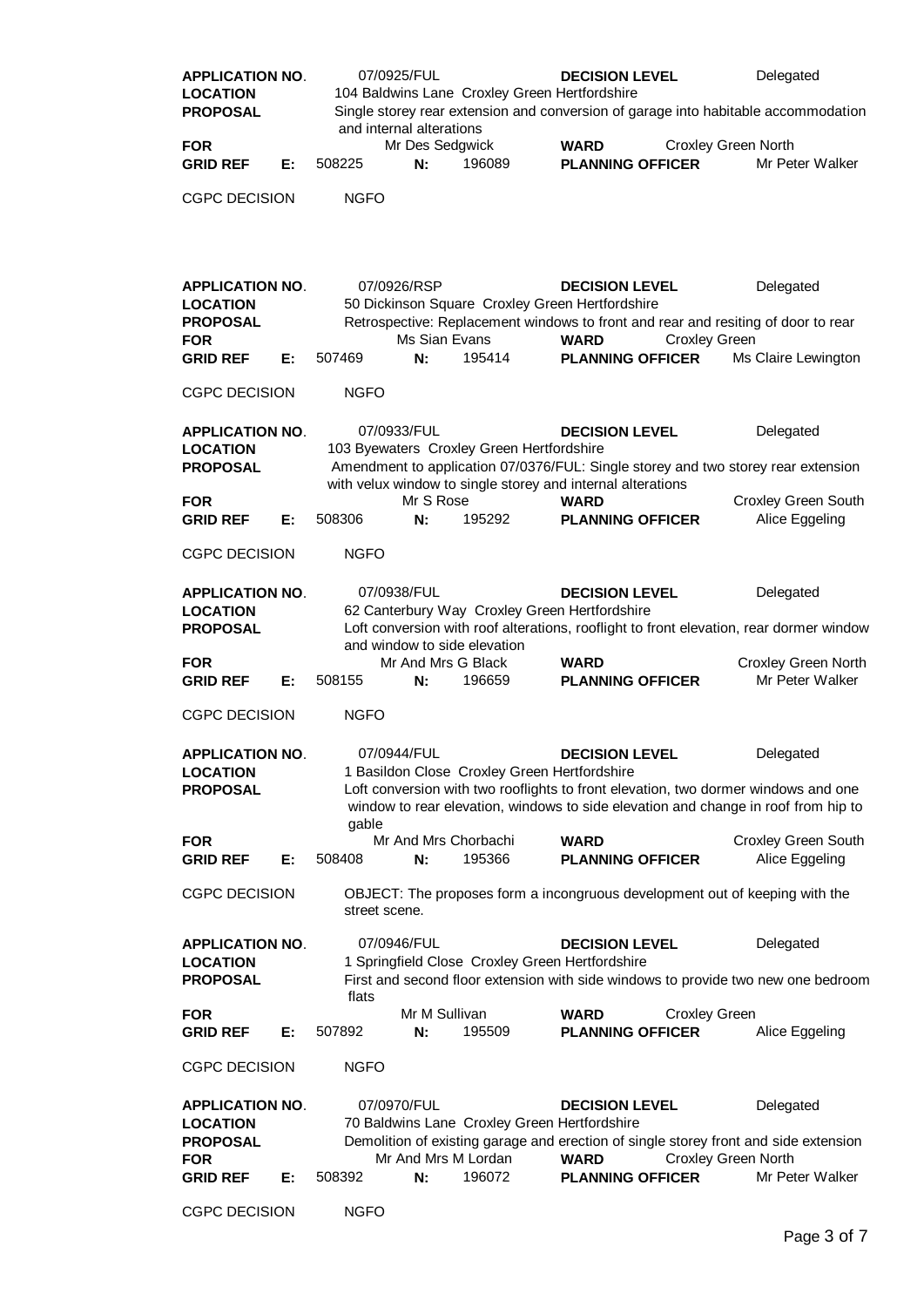| <b>APPLICATION NO.</b><br><b>LOCATION</b><br><b>PROPOSAL</b>                                        | 07/0985/FUL<br><b>DECISION LEVEL</b><br>Delegated<br>13 Girton Way Croxley Green Hertfordshire<br>Two storey front extension, with new canopy at ground floor, and first floor rear<br>extension with new mono pitch roof over part of existing single storey rear extension.                             |                                                                                               |                                  |  |  |  |
|-----------------------------------------------------------------------------------------------------|-----------------------------------------------------------------------------------------------------------------------------------------------------------------------------------------------------------------------------------------------------------------------------------------------------------|-----------------------------------------------------------------------------------------------|----------------------------------|--|--|--|
| <b>FOR</b><br>E:<br><b>GRID REF</b>                                                                 | Mr Steve St. Ledger<br>N:<br>508103<br>195849                                                                                                                                                                                                                                                             | <b>WARD</b><br><b>Croxley Green</b><br><b>PLANNING OFFICER</b>                                | Alice Eggeling                   |  |  |  |
| <b>CGPC DECISION</b>                                                                                | <b>NGFO</b>                                                                                                                                                                                                                                                                                               |                                                                                               |                                  |  |  |  |
| <b>APPLICATION NO.</b><br><b>LOCATION</b><br><b>PROPOSAL</b><br><b>FOR</b><br><b>GRID REF</b><br>Е: | 07/0986/CLPD<br>40 Watford Road Croxley Green Hertfordshire<br>Certificate of lawfulness: Erection of detached double garage to rear of property<br>Mr R Simpson<br>507182<br>N:<br>195269                                                                                                                | <b>DECISION LEVEL</b><br><b>Croxley Green South</b><br><b>WARD</b><br><b>PLANNING OFFICER</b> | Delegated<br>Ms Claire Lewington |  |  |  |
| <b>CGPC DECISION</b>                                                                                | <b>NOTED</b>                                                                                                                                                                                                                                                                                              |                                                                                               |                                  |  |  |  |
| <b>APPLICATION NO.</b><br><b>LOCATION</b><br><b>PROPOSAL</b><br><b>FOR</b><br><b>GRID REF</b><br>Е: | 07/0993/CLED<br>73 Valley Walk Croxley Green Hertfordshire<br>Certificate of Lawfulness Existing Use: Single storey rear extension<br>Mr Jagtar Singh<br>508555<br>N:<br>195632                                                                                                                           | <b>DECISION LEVEL</b><br><b>Croxley Green South</b><br><b>WARD</b><br><b>PLANNING OFFICER</b> | Delegated<br>Ms Claire Lewington |  |  |  |
| <b>CGPC DECISION</b>                                                                                | <b>NOTED</b>                                                                                                                                                                                                                                                                                              |                                                                                               |                                  |  |  |  |
| <b>APPLICATION NO.</b><br><b>LOCATION</b><br><b>PROPOSAL</b>                                        | 07/1010/FUL<br>50 Kenilworth Drive Croxley Green Hertfordshire<br>Amendment to planning permission 06/2112/FUL: Conversion of garage into habitat<br>accomodation, internal alteration and removal of rear extenal store and formation<br>of revised window and door openings to include front bay window | <b>DECISION LEVEL</b>                                                                         | Delegated                        |  |  |  |
| <b>FOR</b><br><b>GRID REF</b><br>Е:                                                                 | Mr And Mrs T Simonds<br>507926<br>N:<br>196193                                                                                                                                                                                                                                                            | <b>WARD</b><br><b>Croxley Green North</b><br><b>PLANNING OFFICER</b>                          | Mr Peter Walker                  |  |  |  |
| <b>CGPC DECISION</b>                                                                                | <b>NGFO</b>                                                                                                                                                                                                                                                                                               |                                                                                               |                                  |  |  |  |
|                                                                                                     | <b>Recent Decisions by Three Rivers District Council</b>                                                                                                                                                                                                                                                  |                                                                                               |                                  |  |  |  |
| <b>APPLICATION NO.</b><br><b>LOCATION</b><br><b>PROPOSAL</b>                                        | 07/0181/FUL<br>14 Beechcroft Avenue Croxley Green Hertfordshire<br>Two storey side extension                                                                                                                                                                                                              | <b>DECISION LEVEL</b>                                                                         | Delegated                        |  |  |  |
| <b>FOR</b><br><b>GRID REF</b><br>Е:                                                                 | <b>Mr And Mrs L Beard</b><br>195451<br>508142<br>N:                                                                                                                                                                                                                                                       | <b>WARD</b><br><b>Croxley Green South</b><br><b>PLANNING OFFICER</b>                          | Ms Claire<br>Lewington           |  |  |  |
| <b>CGPC DECISION</b><br><b>TRDC DECISION</b>                                                        | <b>NGFO</b><br><b>APPROVED</b>                                                                                                                                                                                                                                                                            |                                                                                               |                                  |  |  |  |
| <b>APPLICATION NO.</b><br><b>LOCATION</b><br><b>PROPOSAL</b><br><b>FOR</b>                          | 07/0583/FUL<br>229 Baldwins Lane Croxley Green Hertfordshire<br>Two storey side and front extension and single storey rear extension<br>Mr J Crane And Ms McDermot                                                                                                                                        | <b>DECISION LEVEL</b><br><b>Croxley Green</b><br><b>WARD</b>                                  | Delegated                        |  |  |  |
| <b>GRID REF</b><br>Е:                                                                               | N:<br>196070<br>507705                                                                                                                                                                                                                                                                                    | <b>PLANNING OFFICER</b>                                                                       | Ms Sarah Hunter                  |  |  |  |
| <b>CGPC DECISION</b><br><b>TRDC DECISION</b>                                                        | <b>NGFO</b><br>APPROVED                                                                                                                                                                                                                                                                                   |                                                                                               |                                  |  |  |  |
| <b>APPLICATION NO.</b><br><b>LOCATION</b><br><b>PROPOSAL</b>                                        | 07/0624/FUL<br>202A Watford Road Croxley Green Hertfordshire<br>Change from Retail (A1) to (A5) Take Away                                                                                                                                                                                                 | <b>DECISION LEVEL</b>                                                                         | Delegated                        |  |  |  |
| <b>FOR</b>                                                                                          | Mustafa Balutch                                                                                                                                                                                                                                                                                           | <b>WARD</b><br><b>Croxley Green South</b>                                                     | Page 4 of 7                      |  |  |  |

PD604/07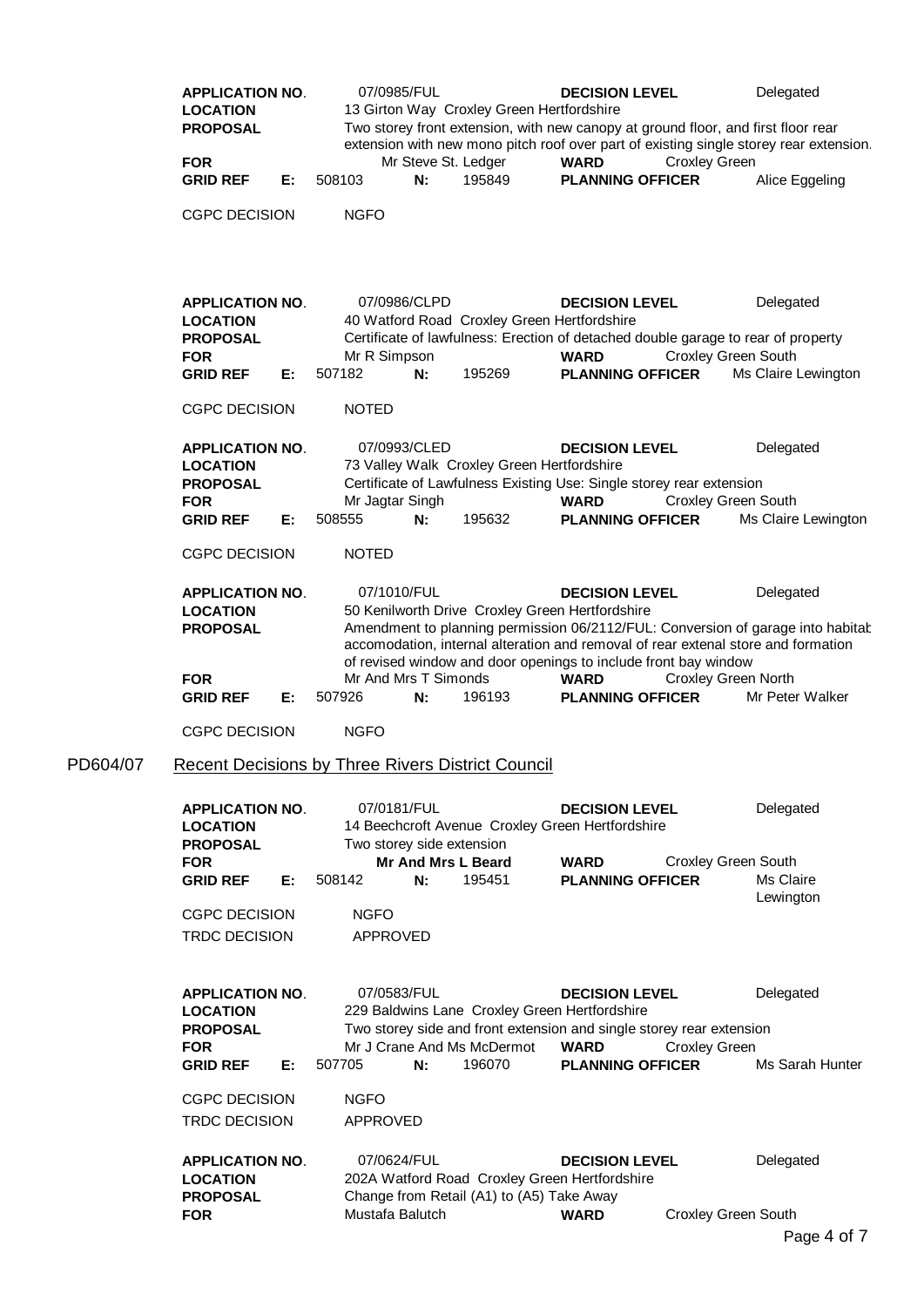| <b>GRID REF</b>                                                                                                                               | Е: | 508046                                                                                                                                                                                                                                                                                                                                                                                                                                                                                                                                                                                                                                                                                                                                                     | N:                    | 195428                                                                             | <b>PLANNING OFFICER</b>                                                                                                                                                                                                                                                                                                                      | Mr L Moore                                          |  |  |  |
|-----------------------------------------------------------------------------------------------------------------------------------------------|----|------------------------------------------------------------------------------------------------------------------------------------------------------------------------------------------------------------------------------------------------------------------------------------------------------------------------------------------------------------------------------------------------------------------------------------------------------------------------------------------------------------------------------------------------------------------------------------------------------------------------------------------------------------------------------------------------------------------------------------------------------------|-----------------------|------------------------------------------------------------------------------------|----------------------------------------------------------------------------------------------------------------------------------------------------------------------------------------------------------------------------------------------------------------------------------------------------------------------------------------------|-----------------------------------------------------|--|--|--|
| <b>CGPC DECISION</b><br><b>TRDC DECISION</b>                                                                                                  |    | OBJECT:<br>1. The Parish Council has received a written objection -see attached letter dated 12<br>April 2007 from the Standard Tandoori;<br>2. The proposed change of use is contrary to Guideline S.3 of the TRDC Local Plan<br>1996-2011 where A1 retail use is to be encouraged. The proposal would lead to<br>the loss of an A1 unit within a defined Local Shopping Centre which would be to<br>the detriment of the vitality and viability of the parade as a whole;<br>3. The retail area is already serviced by a take away unit and any further take away<br>units will be to the detriment of local residents, particularly in respect of<br>inadequate parking which is already inadequate in servicing the existing units.<br><b>APPROVED</b> |                       |                                                                                    |                                                                                                                                                                                                                                                                                                                                              |                                                     |  |  |  |
| <b>APPLICATION NO.</b><br><b>LOCATION</b><br><b>PROPOSAL</b><br><b>FOR</b><br><b>GRID REF</b>                                                 | Е: | 07/0622/FUL<br>Jeremy Shindler<br>507101                                                                                                                                                                                                                                                                                                                                                                                                                                                                                                                                                                                                                                                                                                                   | N:                    | Single storey rear extension<br>196174                                             | <b>DECISION LEVEL</b><br>18 Whitegates Close Croxley Green Hertfordshire<br><b>WARD</b><br><b>Croxley Green</b><br><b>PLANNING OFFICER</b>                                                                                                                                                                                                   | Delegated<br>Mr L Moore                             |  |  |  |
| <b>CGPC DECISION</b><br><b>TRDC DECISION</b>                                                                                                  |    | <b>NGFO</b><br><b>APPROVED</b>                                                                                                                                                                                                                                                                                                                                                                                                                                                                                                                                                                                                                                                                                                                             |                       |                                                                                    |                                                                                                                                                                                                                                                                                                                                              |                                                     |  |  |  |
| <b>APPLICATION NO.</b><br><b>LOCATION</b><br><b>PROPOSAL</b><br><b>FOR</b>                                                                    |    | 07/0644/FUL<br>single storey rear                                                                                                                                                                                                                                                                                                                                                                                                                                                                                                                                                                                                                                                                                                                          |                       | <b>Mr And Mrs Rennoldson</b>                                                       | <b>DECISION LEVEL</b><br>55 Bateman Road Croxley Green Hertfordshire<br>Roof alterations including increase in ridge height to enable accommodation in the<br>roofspace with side dormer windows, velux windows to front elevation and rear gable<br>extensions, new chimney and internal alterations<br><b>Croxley Green</b><br><b>WARD</b> | Delegated                                           |  |  |  |
| <b>GRID REF</b><br><b>CGPC DECISION</b><br><b>TRDC DECISION</b>                                                                               | Е: | 507170<br><b>NGFO</b>                                                                                                                                                                                                                                                                                                                                                                                                                                                                                                                                                                                                                                                                                                                                      | N:<br><b>APPROVED</b> | 19523                                                                              | <b>PLANNING OFFICER</b>                                                                                                                                                                                                                                                                                                                      | Ms Claire Garner                                    |  |  |  |
| <b>APPLICATION NO.</b><br><b>LOCATION</b><br><b>PROPOSAL</b><br><b>FOR</b><br><b>GRID REF</b><br><b>CGPC DECISION</b><br><b>TRDC DECISION</b> | Е: | 07/0653/FUL<br>508285<br><b>NGFO</b>                                                                                                                                                                                                                                                                                                                                                                                                                                                                                                                                                                                                                                                                                                                       | N:<br>APPROVED        | 10 Warwick Way Croxley Green Hertfordshire<br><b>Mr And Mrs R Brown</b><br>196149  | <b>DECISION LEVEL</b><br>Loft conversion with two velux windows to front elevation one rear<br>dormer window one second floor window to side elevation with roof alterations<br><b>WARD</b><br><b>PLANNING OFFICER</b>                                                                                                                       | Delegated<br>Croxley Green North<br>Mr Peter Walker |  |  |  |
| <b>APPLICATION NO.</b><br><b>LOCATION</b><br><b>PROPOSAL</b><br><b>FOR</b><br><b>GRID REF</b>                                                 | Е: | 07/0696/FUL<br>508117                                                                                                                                                                                                                                                                                                                                                                                                                                                                                                                                                                                                                                                                                                                                      | lan Humphrey<br>N:    | 9 Girton Way Croxley Green Hertfordshire<br>Single storey rear extension<br>195845 | <b>DECISION LEVEL</b><br><b>Croxley Green</b><br><b>WARD</b><br><b>PLANNING OFFICER</b>                                                                                                                                                                                                                                                      | Delegated<br>Ms Claire                              |  |  |  |
| <b>CGPC DECISION</b><br><b>TRDC DECISION</b>                                                                                                  |    | <b>NGFO</b><br><b>APPROVED</b>                                                                                                                                                                                                                                                                                                                                                                                                                                                                                                                                                                                                                                                                                                                             |                       |                                                                                    |                                                                                                                                                                                                                                                                                                                                              | Lewington                                           |  |  |  |
| <b>APPLICATION NO.</b><br><b>LOCATION</b><br><b>PROPOSAL</b>                                                                                  |    | 07/0714/FUL<br>First floor front extension                                                                                                                                                                                                                                                                                                                                                                                                                                                                                                                                                                                                                                                                                                                 |                       | 100 Malvern Way Croxley Green Hertfordshire                                        | <b>DECISION LEVEL</b>                                                                                                                                                                                                                                                                                                                        | Delegated                                           |  |  |  |
| <b>FOR</b><br><b>GRID REF</b><br><b>CGPC DECISION</b><br>TRDC DECISION                                                                        | Е: | Mr And Mrs C Masters<br>507727<br><b>NGFO</b><br><b>APPROVED</b>                                                                                                                                                                                                                                                                                                                                                                                                                                                                                                                                                                                                                                                                                           | N:                    | 195859                                                                             | <b>WARD</b><br><b>PLANNING OFFICER</b>                                                                                                                                                                                                                                                                                                       | <b>Croxley Green</b><br>Ms Sarah Hunter             |  |  |  |
| <b>APPLICATION NO.</b>                                                                                                                        |    |                                                                                                                                                                                                                                                                                                                                                                                                                                                                                                                                                                                                                                                                                                                                                            | 07/0865/CLPD          |                                                                                    | <b>DECISION LEVEL</b>                                                                                                                                                                                                                                                                                                                        | Delegated<br>Page 5 of 7                            |  |  |  |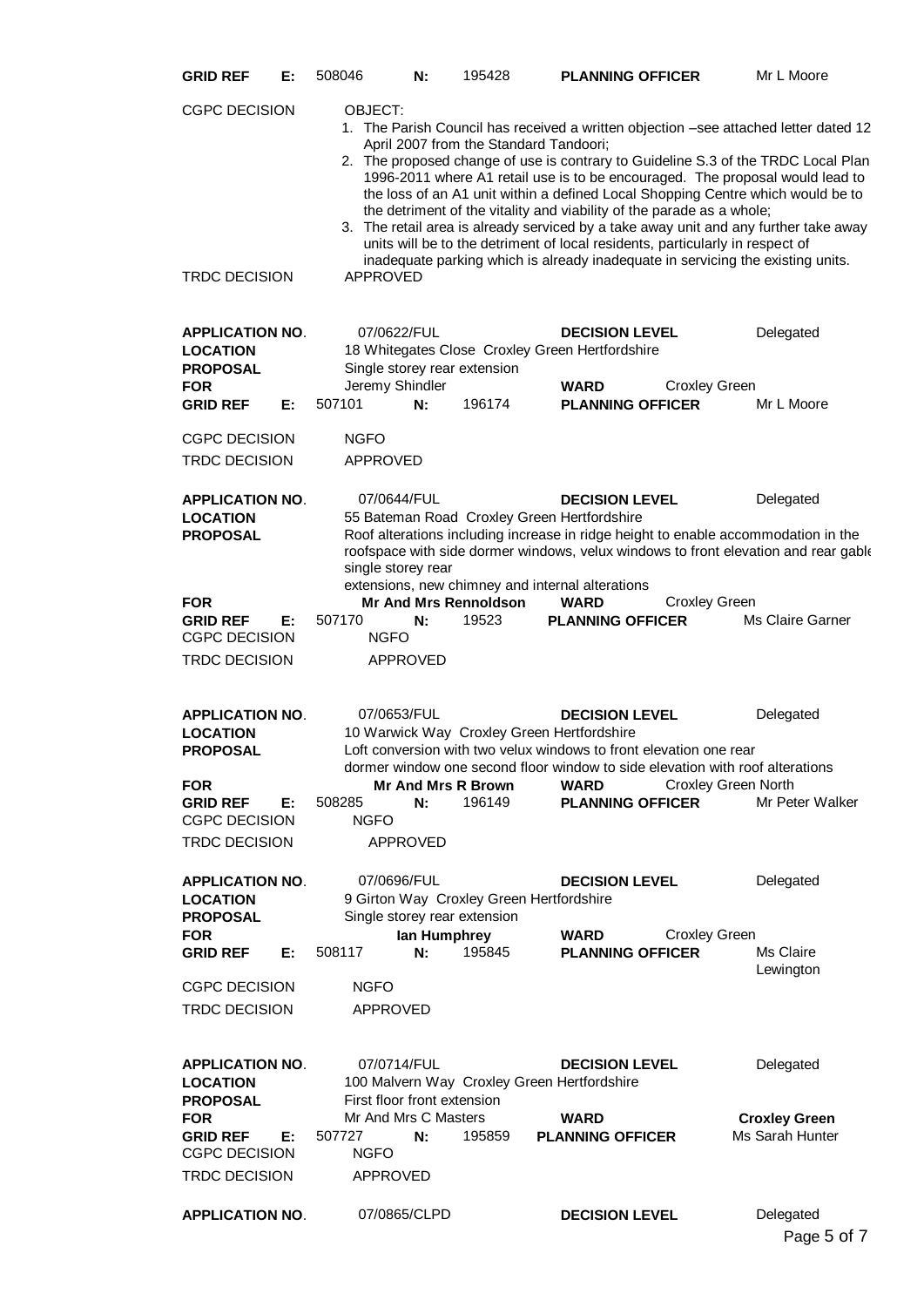| 89 Frankland Road Croxley Green Hertfordshire<br><b>LOCATION</b><br><b>PROPOSAL</b><br>in rear garden |    |              |            |        | Certificate of Lawfulness Proposed Use/Development: Erection of outbuilding |                     |                  |  |
|-------------------------------------------------------------------------------------------------------|----|--------------|------------|--------|-----------------------------------------------------------------------------|---------------------|------------------|--|
| <b>FOR</b>                                                                                            |    |              | C H Hewett |        | <b>WARD</b>                                                                 | Croxley Green South |                  |  |
| <b>GRID REF</b>                                                                                       | E: | 507707       | N:         | 195120 | <b>PLANNING OFFICER</b>                                                     |                     | Ms Claire Garner |  |
| <b>CGPC DECISION</b>                                                                                  |    | <b>NOTED</b> |            |        |                                                                             |                     |                  |  |
| <b>TRDC DECISION</b>                                                                                  |    | APPROVED     |            |        |                                                                             |                     |                  |  |

## **REFUSED**

| <b>APPLICATION NO.</b>                                                                                                                                                                       |      | 07/0592/FUL                                                                                                                                                                                     |                                          | <b>DECISION LEVEL</b>                     |  | Delegated       |  |  |
|----------------------------------------------------------------------------------------------------------------------------------------------------------------------------------------------|------|-------------------------------------------------------------------------------------------------------------------------------------------------------------------------------------------------|------------------------------------------|-------------------------------------------|--|-----------------|--|--|
| <b>LOCATION</b>                                                                                                                                                                              |      |                                                                                                                                                                                                 | 20 Lewes Way Croxley Green Hertfordshire |                                           |  |                 |  |  |
| Loft conversion with rear and side dormer windows, three roof lights to front<br><b>PROPOSAL</b><br>elevation, single storey front, side and rear extension and two storey rear<br>extension |      |                                                                                                                                                                                                 |                                          |                                           |  |                 |  |  |
| <b>FOR</b>                                                                                                                                                                                   |      |                                                                                                                                                                                                 | Mr And Mrs Woodford                      | <b>Croxley Green North</b><br><b>WARD</b> |  |                 |  |  |
| <b>GRID REF</b>                                                                                                                                                                              | Е: . | 508112<br>N.                                                                                                                                                                                    | 196419                                   | <b>PLANNING OFFICER</b>                   |  | Mr Peter Walker |  |  |
| <b>CGPC DECISION</b><br><b>TRDC DECISION</b>                                                                                                                                                 |      | OBJECT: the proposal is considered to have excessive fenestration to<br>the front elevation detrimental to the street scene.<br>REFUSED:<br>Permission is refused for the following reason(s):- |                                          |                                           |  |                 |  |  |
|                                                                                                                                                                                              |      |                                                                                                                                                                                                 |                                          |                                           |  |                 |  |  |

1 The proposed flank roof dormer, would, by reason of its size, design and siting, result in an extension disproportionate in size to the roof of the original building and lead to a prominent and incongruous form of development to the detriment of the visual amenities of the streetscene. As such, the proposal would be contrary to Policy GEN 3 and Appendix 2 of the Three Rivers Local Plan 1996-2011.

| <b>APPLICATION NO.</b>                                                                                                                     | 07/0637/FUL           |                                          |                      | <b>DECISION LEVEL</b>                               |                      | Delegated        |  |  |
|--------------------------------------------------------------------------------------------------------------------------------------------|-----------------------|------------------------------------------|----------------------|-----------------------------------------------------|----------------------|------------------|--|--|
| <b>LOCATION</b>                                                                                                                            |                       | 45 Rugby Way Croxley Green Hertfordshire |                      |                                                     |                      |                  |  |  |
| Loft conversion with rear dormer window, rooflight to front elevation, window to side<br><b>PROPOSAL</b><br>elevation and roof alterations |                       |                                          |                      |                                                     |                      |                  |  |  |
|                                                                                                                                            |                       |                                          |                      |                                                     |                      |                  |  |  |
| <b>FOR</b>                                                                                                                                 |                       |                                          | Mr And Mrs A Hibberd | <b>WARD</b>                                         | <b>Croxley Green</b> |                  |  |  |
| <b>GRID REF</b><br>E:<br><b>CGPC DECISION</b>                                                                                              | 507515<br><b>NGFO</b> | N.                                       | 195942               | <b>PLANNING OFFICER</b>                             |                      | Ms Claire Garner |  |  |
| <b>TRDC DECISION</b>                                                                                                                       | REFUSED:              |                                          |                      | Permission is refused for the following reason(s):- |                      |                  |  |  |

1 The proposed hip to gable roof extension would be prominent and would imbalance the appearance of the pair of semi detached dwellinghouses of which the application property forms part, which would be harmful both to the character of the existing building in particular, and the visual amenity of the street scene in general. The application is considered to be contrary to Policy GEN 3 and Design Criteria 4 (d) of Appendix 2, of the Three Rivers Local Plan 1996-2011.

PD605/07 Appeals Against Planning Decisions There were no Appeals to report.